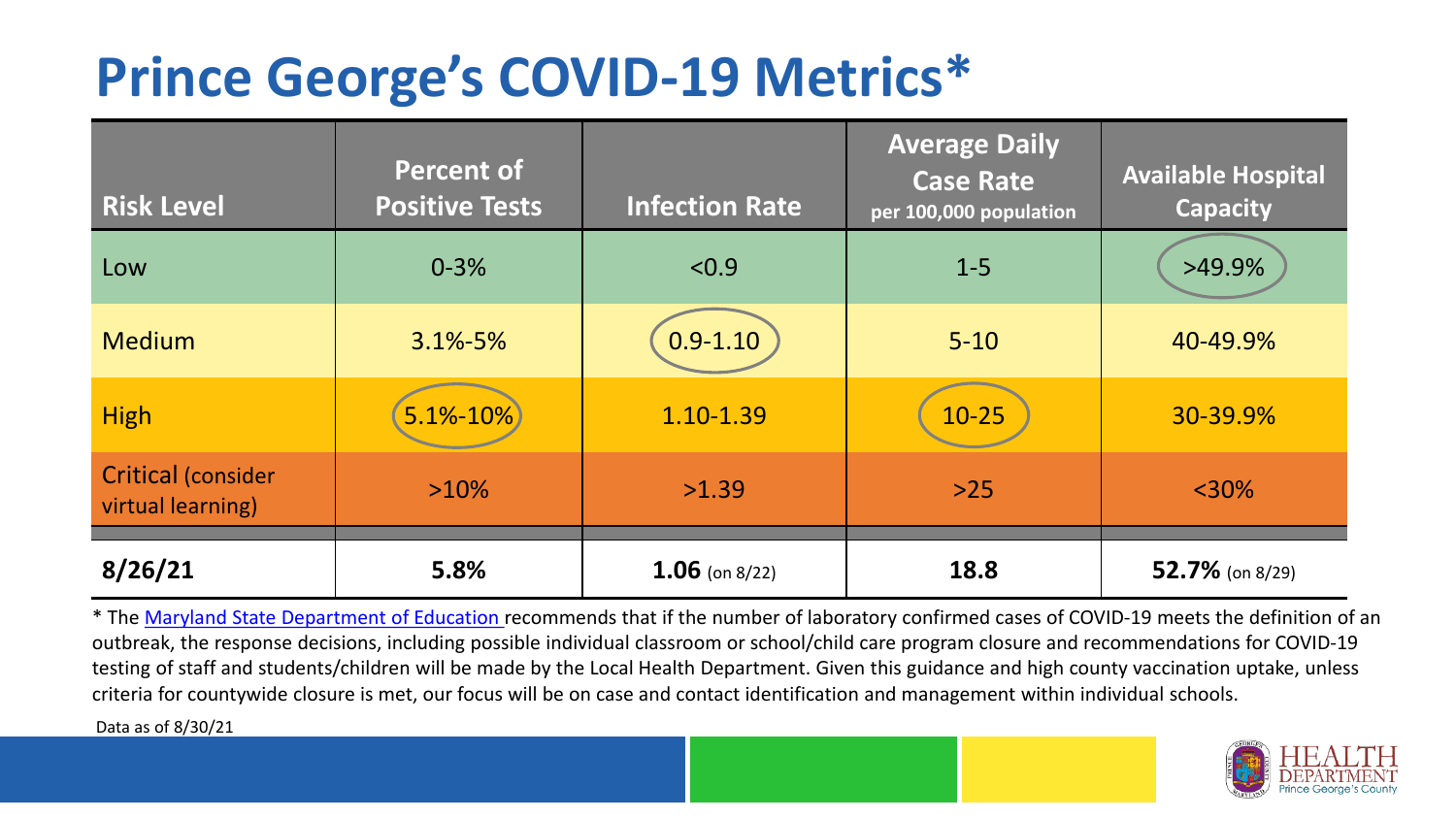# **COVID-19 Community Transmission and Vaccination**

Per the [CDC updated guidance for COVID-19 Prevention in K-12 Schools,](https://www.cdc.gov/coronavirus/2019-ncov/community/schools-childcare/k-12-guidance.html) vaccination is considered the leading prevention strategy for those who are eligible, and **Prince George's County exceeds the percentage of U.S. vaccinations for ages 12 and above**. The CDC also emphasizes using multiple prevention strategies together consistently, included universal indoor masking, as needed based on the level of community transmission and vaccine coverage.



\*County-specific data as of 8/30/21; all other data accessed on 8/30/21 at:<https://covid.cdc.gov/covid-data-tracker>

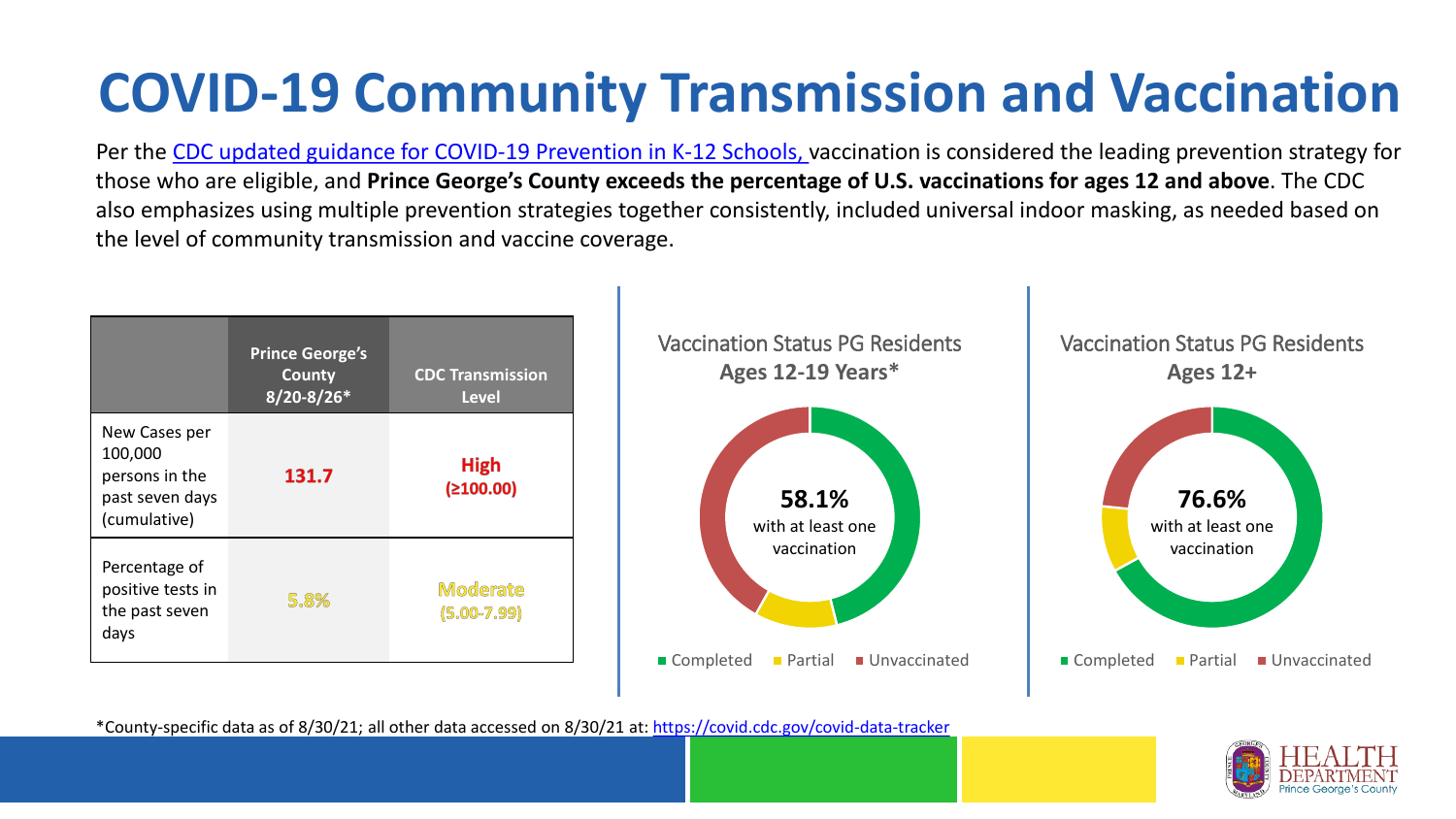#### **Testing: Percent Positive** (past 7 days by test date)

The percent of tests returning as positive for county residents **declined slightly to 5.8% in the middle of last week**.

3.8% 4.2% 4.5% 4.6% 4.7% 5.0% 5.2%  $5.5\%$  5.7% 5.7% 5.9% 6.0% 6.2% 6.3% 6.4%  $5.2\%$  6.2%  $6.3\%$  6.4% 6.4% 6.2% 6.0% 6.0% 6.1% 6.0% 6.1% 5.9% 5.8% 5.8% 0.0% 1.0% 2.0% 3.0% 4.0% 5.0% 6.0% 7.0% 29-Jul 30-Jul 31-Jul 1-Aug 2-Aug 3-Aug 4-Aug 5-Aug 6-Aug 7-Aug 8-Aug 9-Aug 10-Aug 11-Aug 12-Aug 13-Aug 14-Aug 15-Aug 16-Aug 17-Aug 18-Aug 19-Aug 20-Aug 21-Aug 22-Aug 23-Aug 24-Aug 25-Aug 26-Aug

**Percent of Positive COVID-19 Tests by Date Collected** (as of 8/30/21)

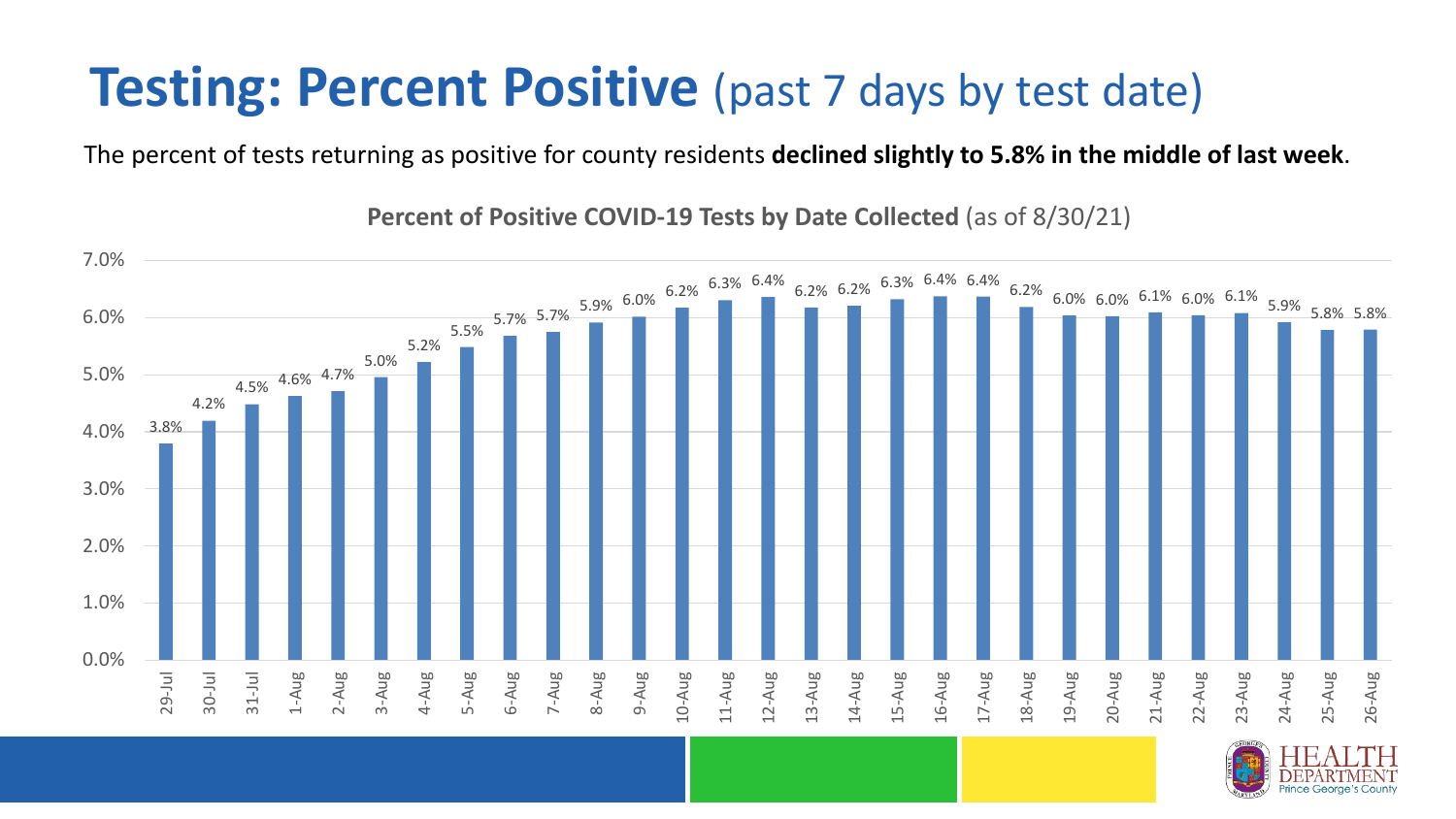## **Infection Rate for Prince George's County**



#### **Estimated by CovidActNow.org**

Accessed 8/30/2021. Each data point is a 14-day weighted average. Presented as the most recent seven days of data as a dashed line, as data is often revised by states several days after reporting.

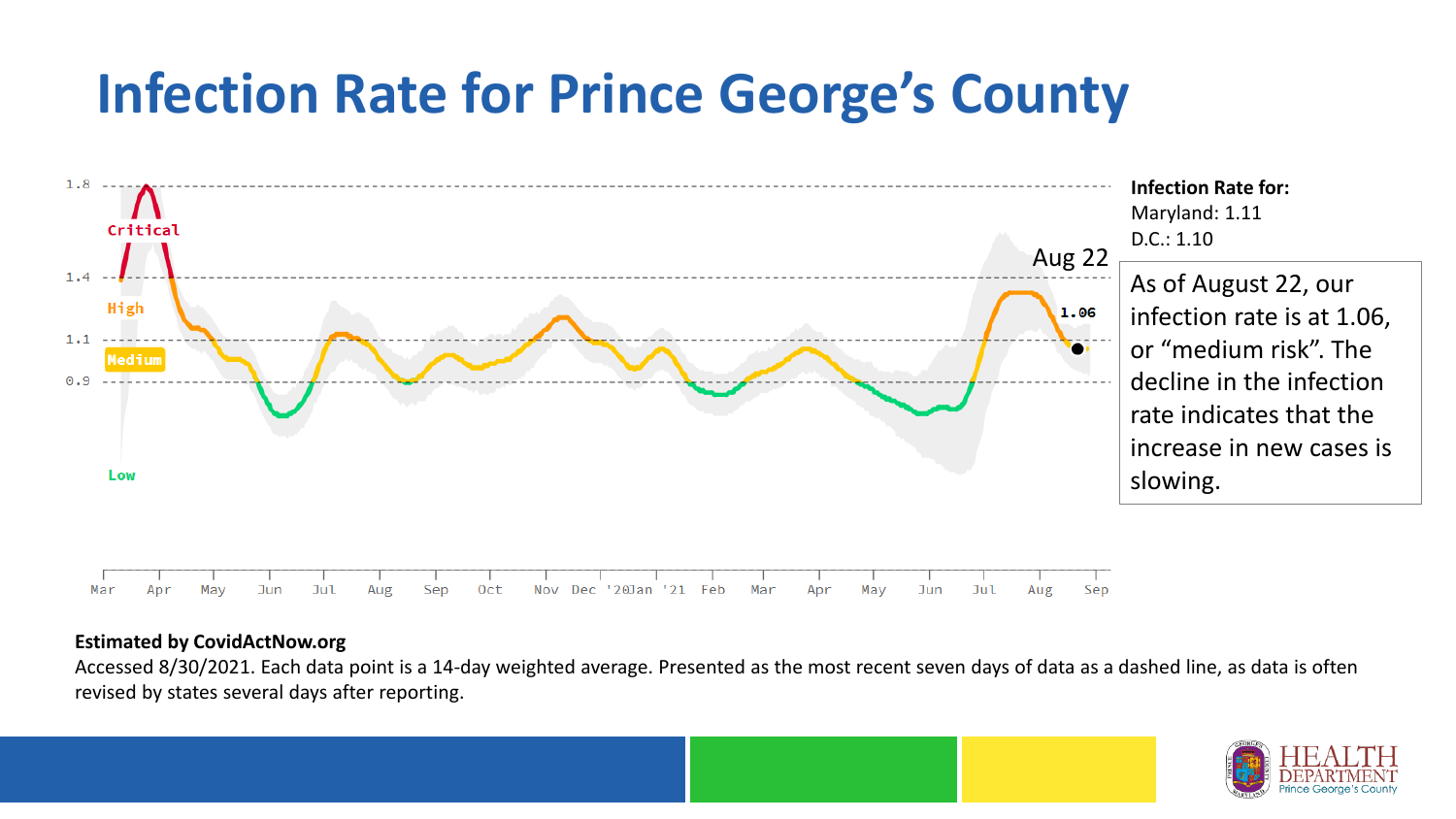### **Average Daily Case Rate** (7-day Average by test date)

**Our daily case rate at the middle of last week was 18.8 new cases per 100,000 residents.** The current case rate is nearly three times higher compared to one month ago (6.8 per 100,000 residents on 7/26). We have remained "high risk" or above 10.0 for nearly four weeks.



**Average New COVID-19 Cases Per Day Per 100,000 Residents**

Data as of 8/30/21